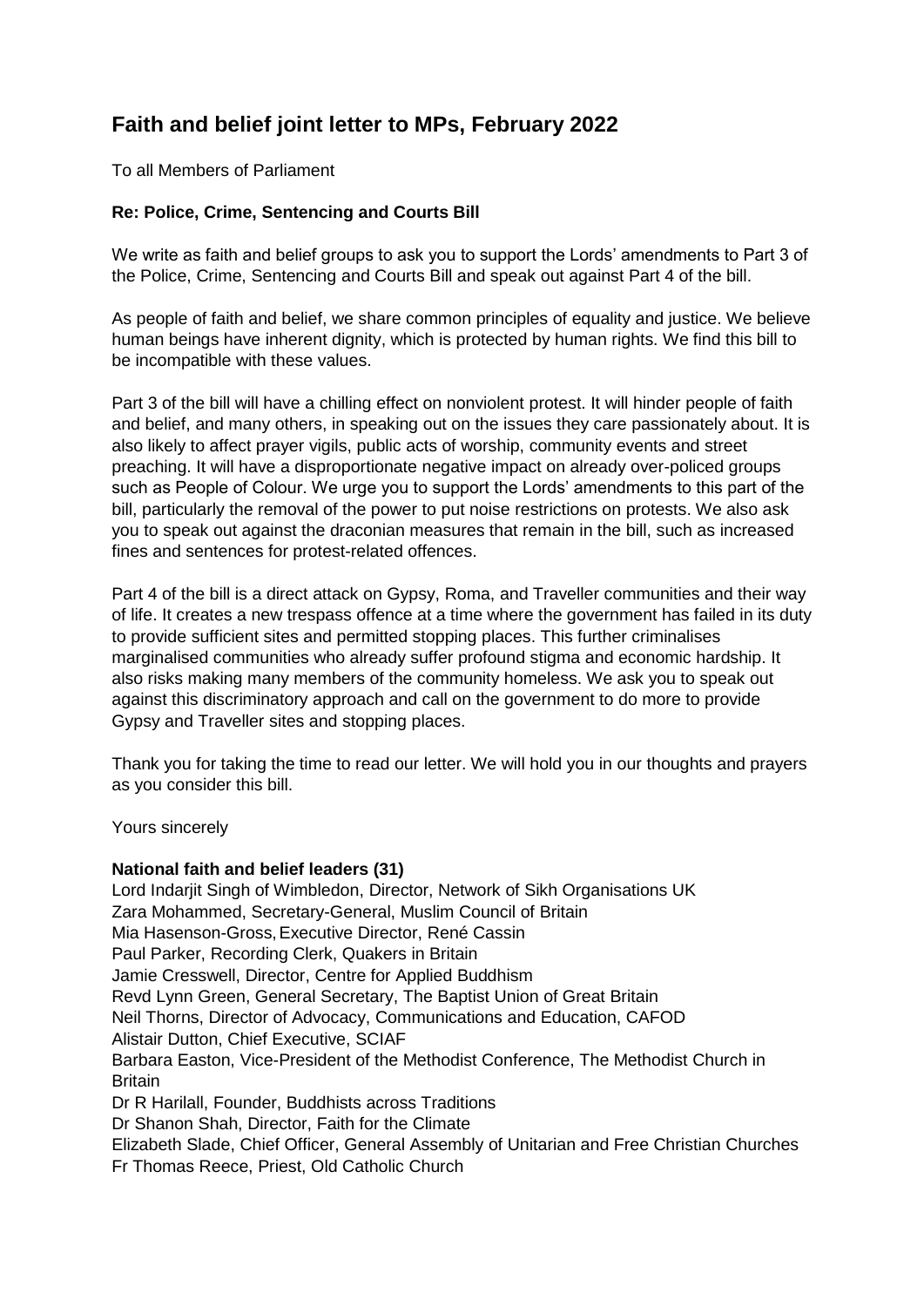George Dow, Co-Chair, Green Christian Graeme Hodge, CEO, All We Can - Methodist Relief & Development Isobel Ingham-Barrow, CEO, Community Policy Forum John Cooper, Director, Fellowship of Reconciliation John Reynolds, CEO, International Nepal Fellowship Minister David Bruton, President, The Spiritualists' National Union Mr Joseph Mishan, Co-founder, Extinction Rebellion Buddhists Mr M J Burrell, Chair, Churches Network for Gypsies, Travellers and Roma Mrs Yogi Sutton, Chairperson, Catholic Association for Racial Justice Olivia Fuchs, Eco Dharma Network Pete Moorey, Head of Campaigns & UK Advocacy, Christian Aid Revd Clare Downing, Moderator of General Assembly, United Reformed Church Revd Dr Darrell Hannah, Chair, Operation Noah Revd Paul Rochester, General Secretary, Free Churches Group Revd Sonia Hicks, President of the Methodist Conference, The Methodist Church in Britain Sarah Kerr, President, Pagan Federation Sister Helen Burke PBVM, Union of Presentation Sisters Sue Claydon, Chair, Anglican Pacifist Fellowship

## **Local faith and belief leaders (51)**

Bethan Rodden, Ordinand, Church of England Canon Jonathan Herbert, Chaplain to Gypsies and Travellers, Diocese of Salisbury Elizabeth Billington, Chair, Kushti Bok Fr Joseph Fernandes, Area Dean of Spelthorne, Diocese of London, Church of England John Summerwill, Chair, Concord Leeds Interfaith Fellowship Mr Michael WE Chater, Church of England Licenced Reader, St John's Nevilles Cross Rabbi Leah Jordan, Rabbi, Kehillah North London Rev Alan Bing, Rector of Ulverston, Church of England Rev Camon Angela Overton-Benge, House for Duty Priest and Prison Chaplain, Church of England in the Carlisle Diocese Rev Dr Andi Phillips, Minister Upper Chapel (Unitarian), Sheffield Rev Kristy Pattimore, Pioneer Minister, Church of England Rev Lucy Foster, Assistant Curate, St Thomas' Church, Crosscrake, Carlisle Diocese Rev Simon Bickersteth, Vicar, St James, Carlisle Rev Sue Woolley, District Minister, Midland Unitarian Association Rev. Dr Nichola Chater, Chaplain for Gypsy, Roma and Travellers, Durham Diocese, Churches network for Gypsy, Roma and travellers; Margaret Clitherow Trust; Durham Diocese. Rev. Ian Parker, Minister in charge, Lamplugh, Kirkland and Ennerdale LEP Rev'd Nicki Pennington, Priest in charge, Crosslacon Parish Rev'd Robin Hanford Minister, Hinckley Great Meeting Unitarian Chapel Revd Claire, Lewisham Unity Revd Anna Jarvis, Minister, Monton Unitarian Church Revd Canon Beth Smith, Assistant priest, St Elisabeth's Church, Harraby, Carlisle Revd Canon Jane Charman, Leader, Grasmoor Mission Community Rev'd Canon Katharine Butterfield, Rector, Church of England Revd Carl Carter BA, Diocese of Carlisle Revd Colin Gibson, Vicar of Horton and Wraysbury, Church of England Revd Dr P Powell, Associate Priest, Diocese of Carlisle Revd Dr Clive Hicks, Rector, Diocese of Carlisle, CofE